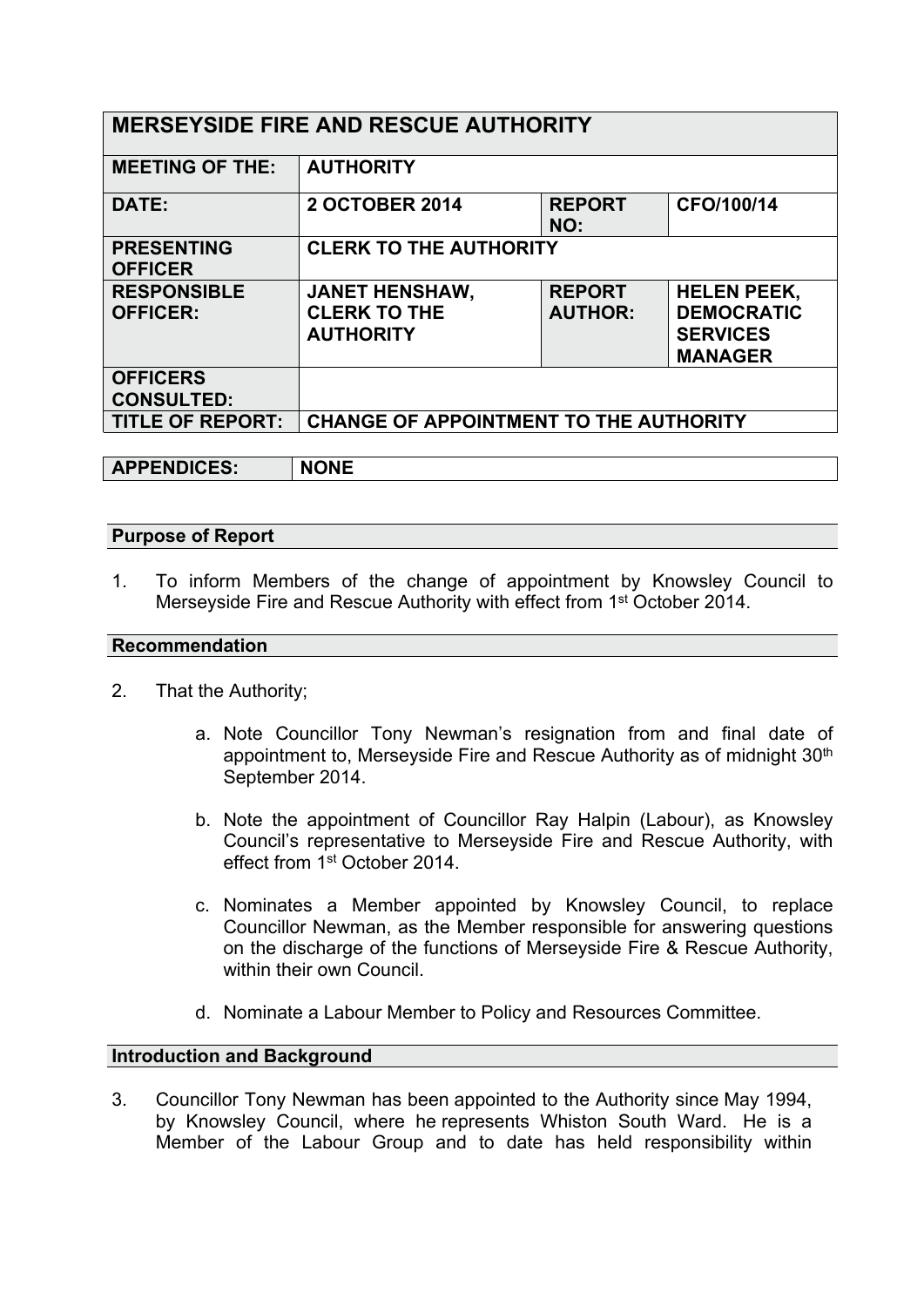Knowsley Council for answering questions on the discharge of functions of the Authority.

- 4. Councillor Newman has been a key Member for Merseyside Fire and Rescue Authority, being the Leader of the Labour Group and appointed Chair of the Authority from 2004 to 2012.
- 5. Councillor Newman has taken the decision to resign from his appointment to Merseyside Fire and Rescue Authority, and wrote to the Chair and the Clerk of the Authority to tender his resignation on 28th August 2014.
- 6. In compliance with the Local Government Act 1985
	- a. Councillor Newman has given a 28 day notice period, therefore his final day of service on this Authority will be 30th September 2014; and
	- b. Knowsley Council have written to confirm that Councillor Ray Halpin, Labour Party, who represents Shevington ward, will be the Member appointed to Merseyside Fire and Rescue Authority to replace Councillor Newman, commencing 1<sup>st</sup> October 2014.
- 7. The resignation of Councillor Newman will leave a position on the Policy and Resources Committee to be filled by a Labour Member.
- 8. There is a requirement under Section 41 of the Local Government Act 1985 for the Authority to nominate Members of the Authority from each constituent Council to answer questions within their Council on the discharge of the functions of the Fire & Rescue Authority.
- 9. It is at the discretion of the Authority who it appoints in each case for this purpose and there is no requirement that the nominee should be from the main political group either on the Authority or within the constituent Council.
- 10. The Members nominated at the Annual Meeting 2014 under Section 41 were:-

| Knowsley   |                | <b>Councillor Tony Newman</b>    |
|------------|----------------|----------------------------------|
| Liverpool  | $\blacksquare$ | <b>Councillor Dave Hanratty</b>  |
| Sefton     |                | <b>Councillor Les Byrom</b>      |
| St. Helens |                | <b>Councillor Linda Maloney</b>  |
| Wirral     |                | <b>Councillor Denise Roberts</b> |

11. The Authority are now required to appoint a Knowsley Councillor to answer questions within their Council on the discharge of functions of Mersey Fire and Rescue Authority.

#### **Equality and Diversity Implications**

12. None arising directly out of this report.